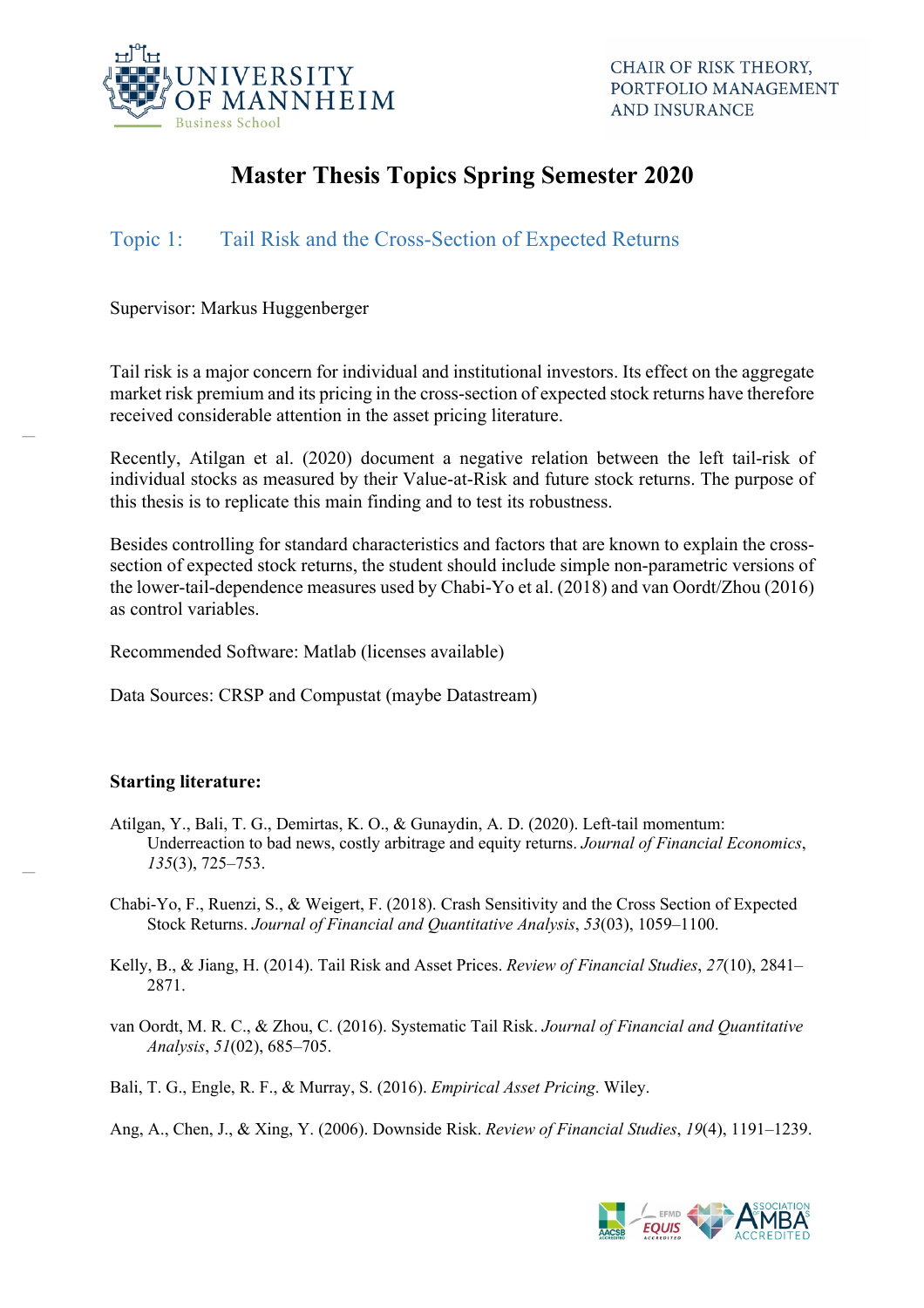## Topic 2: Market Tail Risk during the COVID-19 Pandemic

Supervisor: Jan Bauer

Tail risk measures such as Value-at-Risk (VaR) or Expected Shotfall (ES) play an important role in financial risk management. The student introduces these tail risk measures and discusses non-parametric and parametric modelling frameworks.

In the empirical part, the student calculates VaR/ES using index return data for selected asset classes. The student determines the tail risk estimates over the last decades and analyzes the dynamics of the estimates during the ongoing COVID-19 pandemic in detail.

Depending on the preferences and previous knowledge, GARCH-based tail risk forecasts and/or VaR/ES-backtesting could be considered.

Recommended Software: Matlab (licenses available)

Data Sources: Datastream (maybe Bloomberg)

#### **Starting literature:**

Albrecht, P., & Huggenberger, M. (2015). Finanzrisikomanagement. Schaefer Poeschel.

Alexander, C. (2009). Market Risk Analysis IV: Value-at-Risk Models. John Wiley & Sons.

Christoffersen, P. (2012). Elements of Financial Risk Management. Elsevier.

Hull, John. C. (2018). Risk Management and Financial Institutions. John Wiley & Sons.